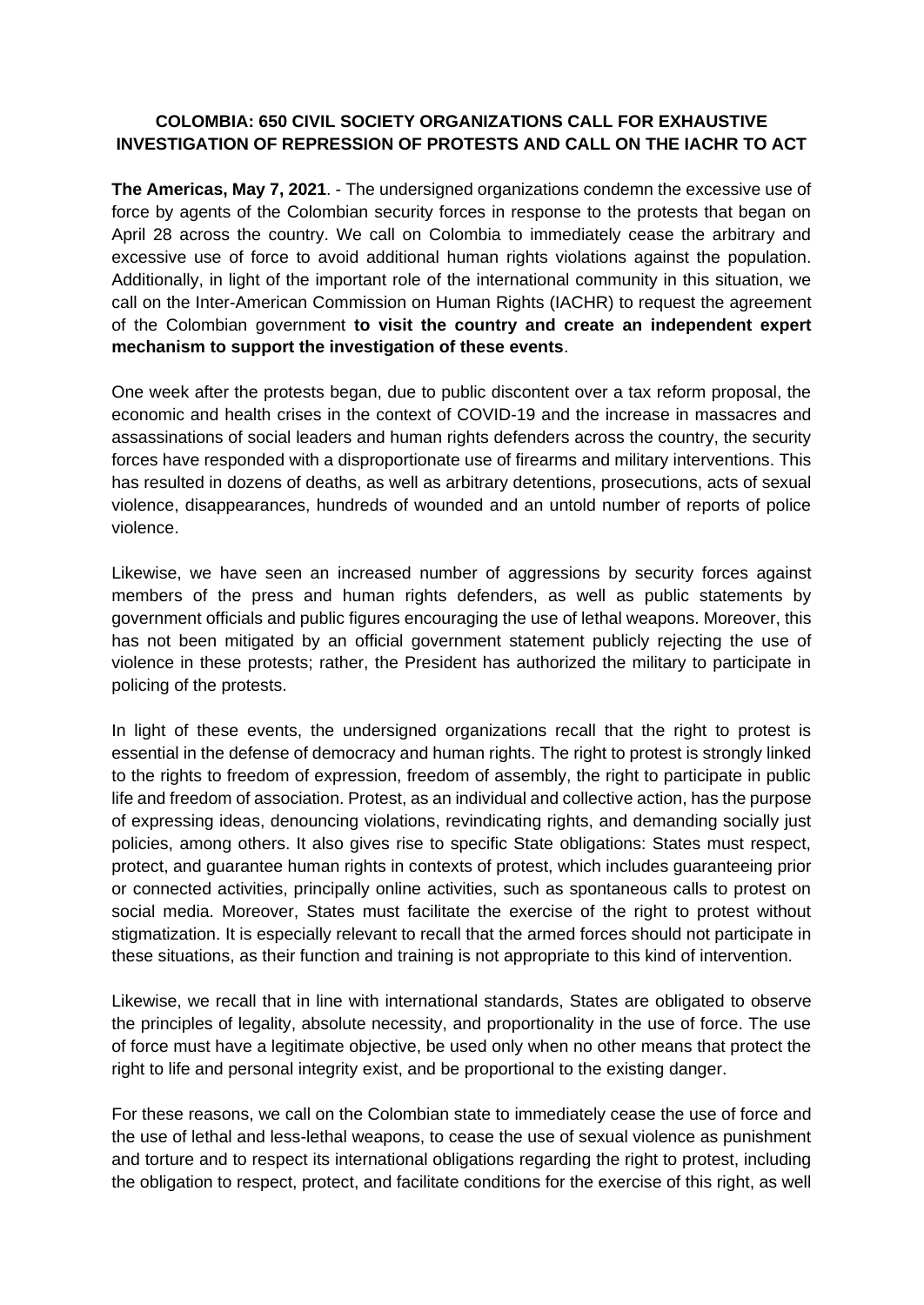as ensure the rights of journalists and human rights defenders on the ground. We additionally call on the State to create spaces for dialogue and exchange with protesters.

We wish to make clear that the violent repression of protests has occurred repeatedly over at least the last three years, without an effective State response to overcome impunity for violations committed during those events, and without a holistic policy on use of force in protests. The current situation makes clear the institutional weakness and lack of will to overcome these obstacles.

For this reason, in light of the fragile institutional situation and the seriousness of the denounced violations, we call on the IACHR to strongly condemn the violent events and repression of protest in Colombia and **visit the country to verify the seriousness of the human rights violations**, as well as the situation of impunity and lack of investigation of similar events that have occurred in recent years.

Likewise, the IACHR must **establish an independent mechanism on the ground to collaborate with national authorities in the investigations**; this will contribute to clarify the events, overcome impunity for these grave violations, and recommend measures for nonrepetition of these events.

Finally, we call on all stakeholders and society in general to defend the right to protest, strongly condemn the disproportionate violence of security forces during the protests, and demand the relevant reforms, so that the current repression is not repeated.

Signatures:

# **Global**:

Amnistía Internacional Comité de DDHH de la Red Chile Despertó Internacional EarthRights International Federación Internacional de Derechos Humanos (FIDH) FIAN International Front Line Defenders Global Forest Coalition Global Initiative for Economic, Social and Cultural Rights Global Witness Organización Mundial Contra la Tortura (OMCT) Protection International Robert F. Kennedy Human Rights Students for Sensible Drug Policy **WITNESS** Women´s Link Worldwide

### **Regional:**

350.org América Latina ALBA Movimientos Amazon Watch Articulación Feminista Marcosur AFM Asociación Interamericana para la Defensa del Ambiente (AIDA) ASOCIACIÓN LATINOAMERICANA DE MEDICINA SOCIAL - ALAMES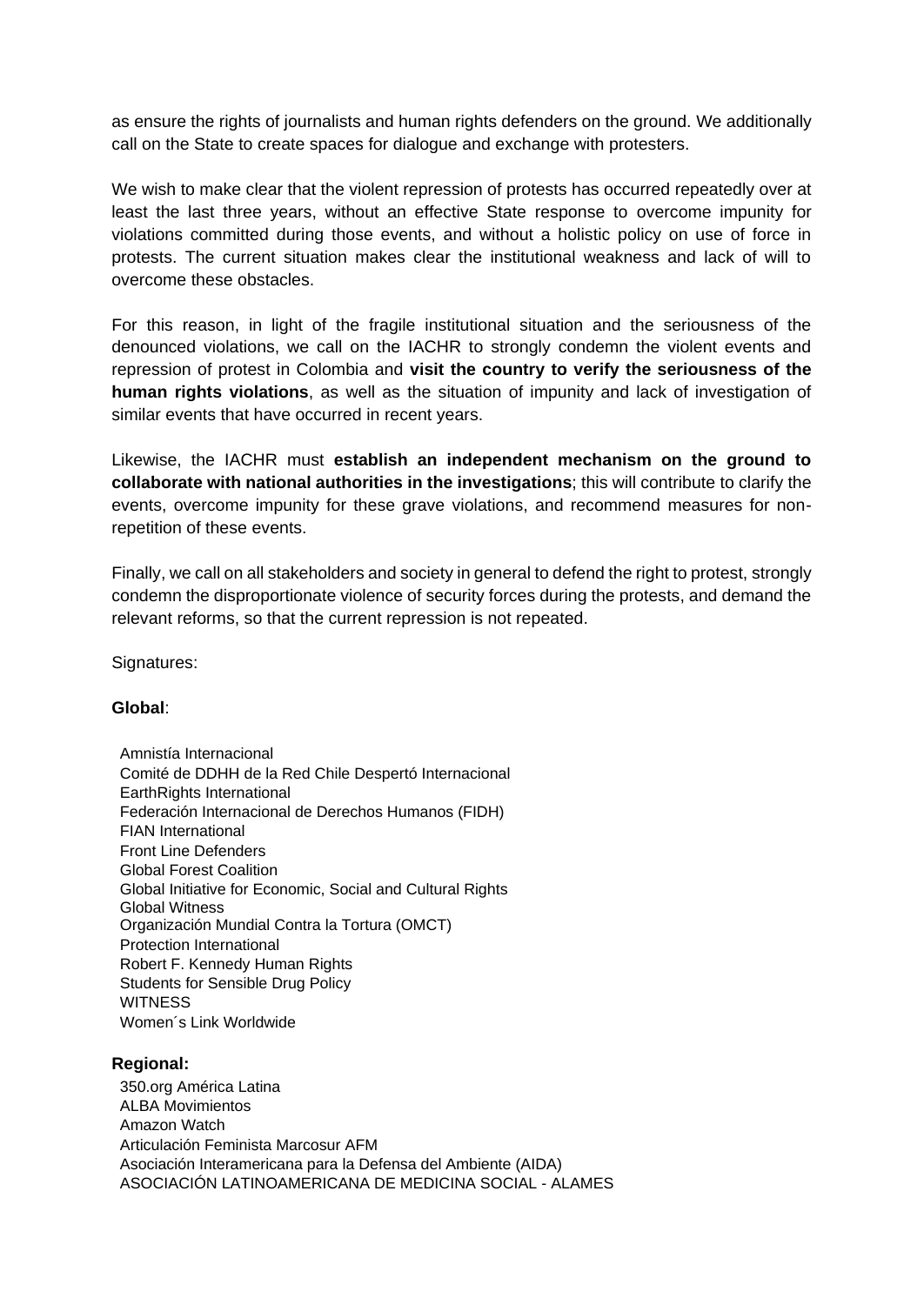Brigadas Internacionales de Paz (PBI) Casa de la Amistad Argentino Cubana de Lanús Centro de Derechos Reproductivos Centro por la Justicia y el Derecho Internacional (CEJIL) Climate Action Network Latin America (CANLA) Coalición por la Transparencia y Participación Colectivo de Estudios de Drogas y Derecho (CEDD) Comisión Mesoamericana de Juristas, A.C. Confederación Sindical de trabajadoras y trabajadores de las Américas (CSA) CONLACTRAHO Consejo Latinoamericano de Iglesias CONSEJO SINDICAL UNITARIO DE AMERICA CENTRAL y caribe Consorcio Latinoamericano en contra del aborto inseguro - CLACAI COORDINADORA ANDINA DE ORGANIZACIONES INDIGENAS - CAOI Diakonía cooperación sueca en Colombia Fondo de Acción Urgente de América Latina y el Caribe hispanohablante Fundacion para el Debido Proceso Grenada Technical & Allied Workers' Union Grupo de Acción Comunitaria Grupo de Financiamiento Climático para Latinoamérica y el Caribe, GFLAC Grupo Regional sobre Financiamiento e Infraestructura (GREFI) Iniciativa mesoamericana de mujeres defensoras de derechos humanos Iniciativa para las Inversiones Sustentables China-America Latina International Institue on Race, Equality and Human Rights International Institute on Race, Equality and Human Rights Ipas Centroamérica y Mexico Letra S, SIDA Cultura y Vida Cotidiana A.C. Mujeres Libres, COLEM, AC Organizacion de poblacion desplazadas etnicas i campesinas de los montes de maria (OPDS) Plataforma Internacional contra la Impunidad Proyecto sobre Organización, Desarrollo, Educación e Investigación, PODER Red de Salud de las Mujeres Latinoamericanas y del Caribe Red DiSUR "Red de Carreras de Diseño en Universidades Públicas Latinoamericanas" Red Feminista Anticarcelaria de América Latina Red Iberoamericana de Educación LGBTI Red Jesuita con Migrantes RJM-LAC Red Latinoamericana de Mujeres Cannabicas Red latinoamericana de mujeres defensoras de derechos sociales y ambientales Red Latinoamericana del Caribe de Católicas por el derecho a decidir RED LATINOAMERICANA Y CARIBEÑA DE CATOLICAS POR EL DERECHO A DECIDIR Re-vuelta. Grupo de Trabajo de Economía Feminista Emancipatoria SERPAJ-PY Sindicato Empresas Jordan Synergia Iniciativas por los Derechos Humanos Tejiendo Redes Infancia en América Latina y el Caribe **Trocaire** UNI Americas WACC AMERICA LATINA **Argentina:**

### Aatrac

AboSex - Abogadxs por los Derechos Sexuales

Agrupación Hugo del Carril Zona Sur GBA

Andhes (abogados y abogadas del noroeste argentino en derechos humanos y estudios sociales)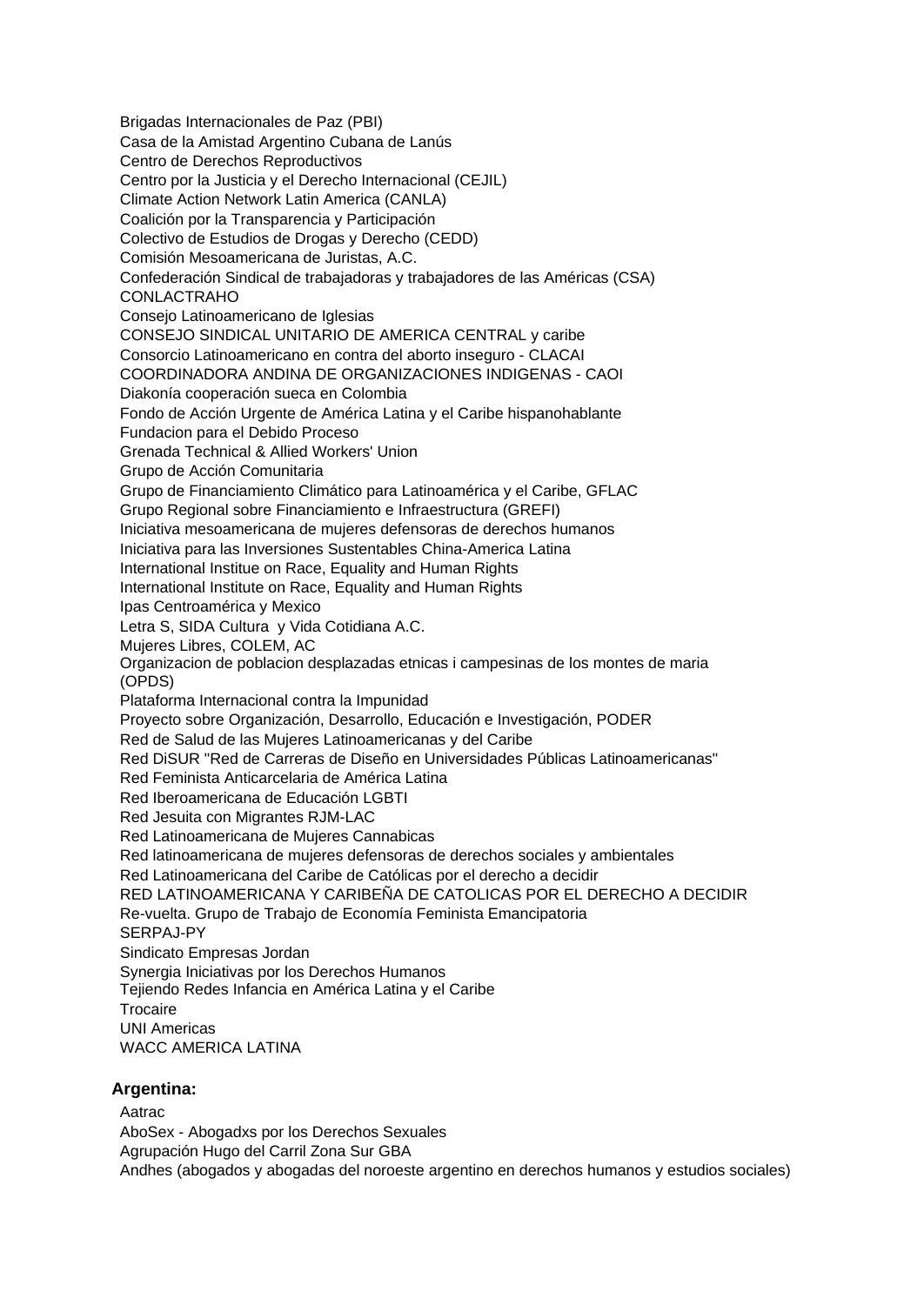Asamblea por el Agua y la Tierra Fiske Menuco Asamblea Por los Derechos Humanos de Neuquen. Argentina. Asociación Bancaria Asociación Casa de Todos Asociación Civil Capibara Naturaleza, Derecho y Sociedad Asociación Civil Comunicación para la Igualdad Asociación Civil Crecer Juntos Asociación judicial bonaerense ATAMDOS CAREF - Comision Argentina para Refugiades y Migrantes Cátedra Libre de Soberanía Alimentaria - UNR Catolicas por el Derecho a Decidir Argentina Centro de Estudios Legales y Sociales (CELS) CePETel ( Sindicato de los Profesionales de las Telecomunicaciones ) Colectiva de Arte, Educación y Comunicación Popular de Argentina - A.R.E.P.A. Colectiva Pulpa (profesoras universitarias laborlarmente precarizadas en AMBA) Comis de Memoria, Recuerdo y Compromiso de la Facultad de Ingeniería de la UNLP Comisión de Derechos Humanos de Tafí Viejo - Tucumán Comité de Acción Jurídica (CAJ) Comunidad Pentecostal Dimensión de Fe Comunidad Teologica Rajab Comunidad UPC en Movimiento (Colectivo de Autoconvocades de la Comunidad Educativa de la Universidad Provincial de Córdoba - Argentina) CONFEDERACIÓN GENERAL DEL TRABAJO RCA.ARGENTINA **CTA** Espacio Nixso Familiares de Desaparecidos y Detenidos por Razones Politicas- Argentina FATSA FOECYT Argentina. Federación de Obreros y Empleados de Correos y Telecomunicaciones. Fundeps - Fundación para el Desarrollo de Políticas Sustentables FUVA (Federación Única de Viajantes de la Republica Argentina) IADLA- Iglesia Antigua de las Americas IFICOTRA INSGENAR Intercambios Asociación Civil JUM (Federación Junta Unida de Misiones) La Gran Santa Fe Org Social y política MADRES DE PLAZA DE MAYO LINEA FUNDADORA, asociación miembro de FEDEFAM (Federación Latinoamericana de Familiares de Detenidos Desaparecidos) Memoria de Mujeres Asociación Civil Mesla Movimiento Ecumenico Por Los Derechos Humanos, MEDH MUJERTROVA, trovadoras Multisectorial por los Humedales - Paraná Ni una menos Programa de radio Panorama Federal Programa Subjetividades y Sujeciones Contemporáneas - Universidad Nacional de Córdoba Red Alas Argentina Red de Profesionales por el Derecho a Decidir RESET - Política de Drogas y Derechos Humanos Secretaria de Igualdad CGTRA SERVICIO PAZ Y JUSTICIA , SERPAJ Sindicato de obreros de maestranza de la republica argentina Sociedad Ambiental SOCIEDAD ARGENTINA DE LOCUTORES SUTEP - SINDICATO ÚNICO DE TRABAJADORES DEL ESPECTÁCULO PÚBLICO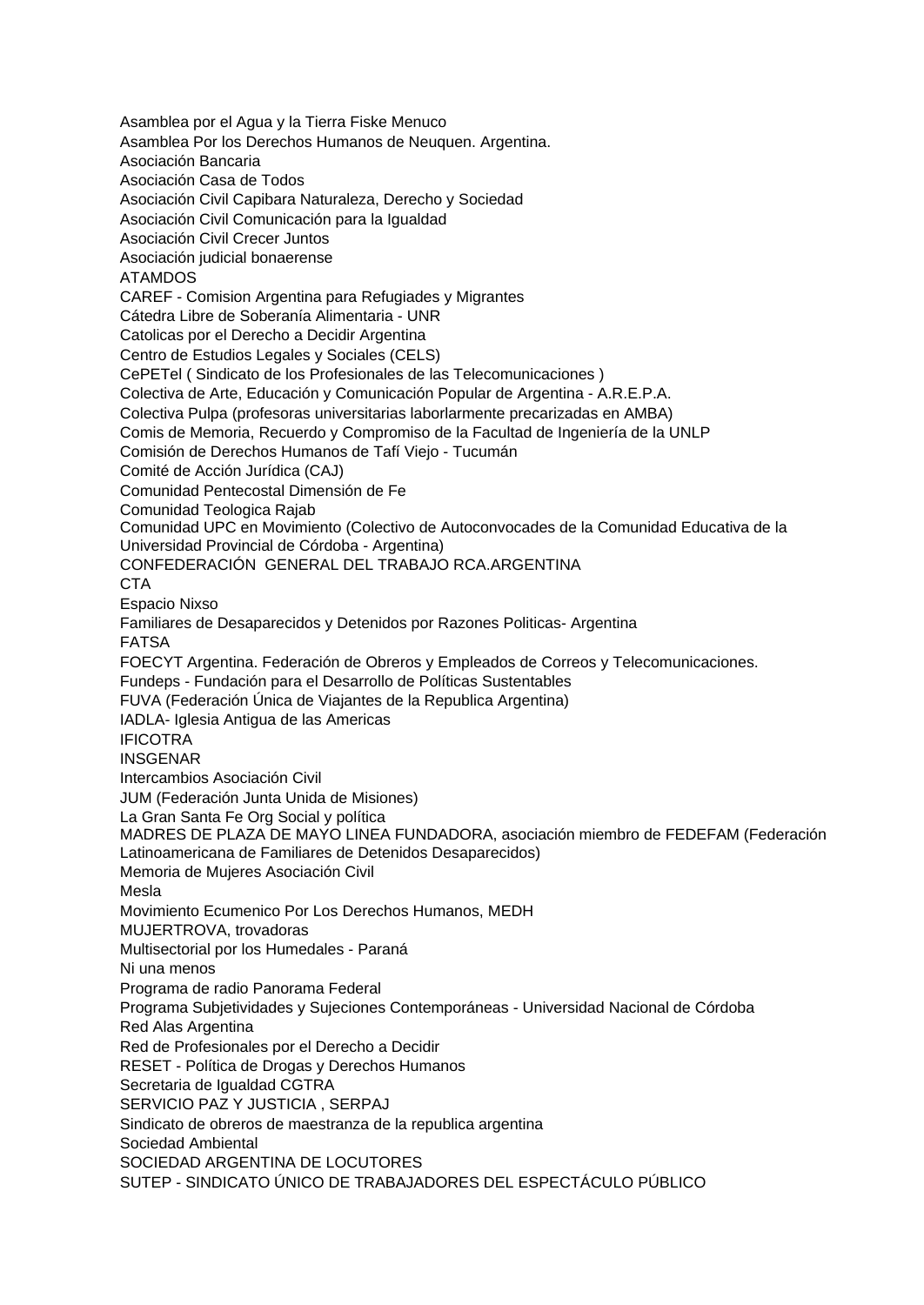Todos

Xumek - Asociación para la promoción y protección de Derechos Humanos-

### **Bolivia:**

ASOCIACION LATINOAMERICANA DE MEDICINA SOCIAL BOLIVIA Centro de Documentación e Información Bolivia - CEDIB Feminismo comunitario Antipatriarcal Fundación CONSTRUIR Oficina Jurídica Para la Mujer de Bolivia Salvaginas Colectiva Ecofeminista

# **Brazil:**

AMAR ASSOCIAÇÃO DE DEFESA DO MEIO AMBIENTE DE ARAUCÁRIA Centro de Convivência É de Lei Fundação Grupo Esquel Brasil International Rivers Sindicato dos bancários de são Paulo brasil Terra de Direitos Toxisphera Associação de Saúde Ambiental

### **Canada:**

Canadian Drug Policy Coalition Centre on Drug Policy Evaluation HIV Legal Network Unifor

# **Chile:**

Alames Chile AnfuPatrimonio Asamblea Ex Cárcel. Sitio de Memoria y Derechos Humanos Asociación Chilena de Protección de la Familia - APROFA Casa del Pueblo org Centro de Análisis Socioambiental (CASA) Clínica jurídica de migrantes y refugiados de la Universidad Diego Portales Colectivo Crítico Pandemia & Salud Colegios de sociólogas y sociólogos de Chile Comisión Chilena de Derechos Humanos **Conagra** Confederación General de Trabajadores Públicos y Privados Corporación de Promoción y Defensa de los Derechos del Pueblo, CODEPU Corporación Humanas- Chile Federación de supervisores del cobre FESUC Federación Nacional de Sindicatos de Casinos de juegos y Hotelería Federación Nacional de Sindicatos de la Salud Privada de Chile Federación Nacional de sindicatos de Trabajadoras de Casa Particular de Chile ( Fesintracap) Federación nacional de sindicatos de trabajadores del aseo y ornato "Fenasinaj" de chile FEDERACION NACIONAL DE TRABAJADORES DE FARMACIAS, FENATRAFAR Fondo Alquimia Fundación Habitar Fundación Margen de Apoyo y promoción de la Mujer Fundación Multitudes Londres 38, Espacio de Memorias, Chile Maternidad Digna Chile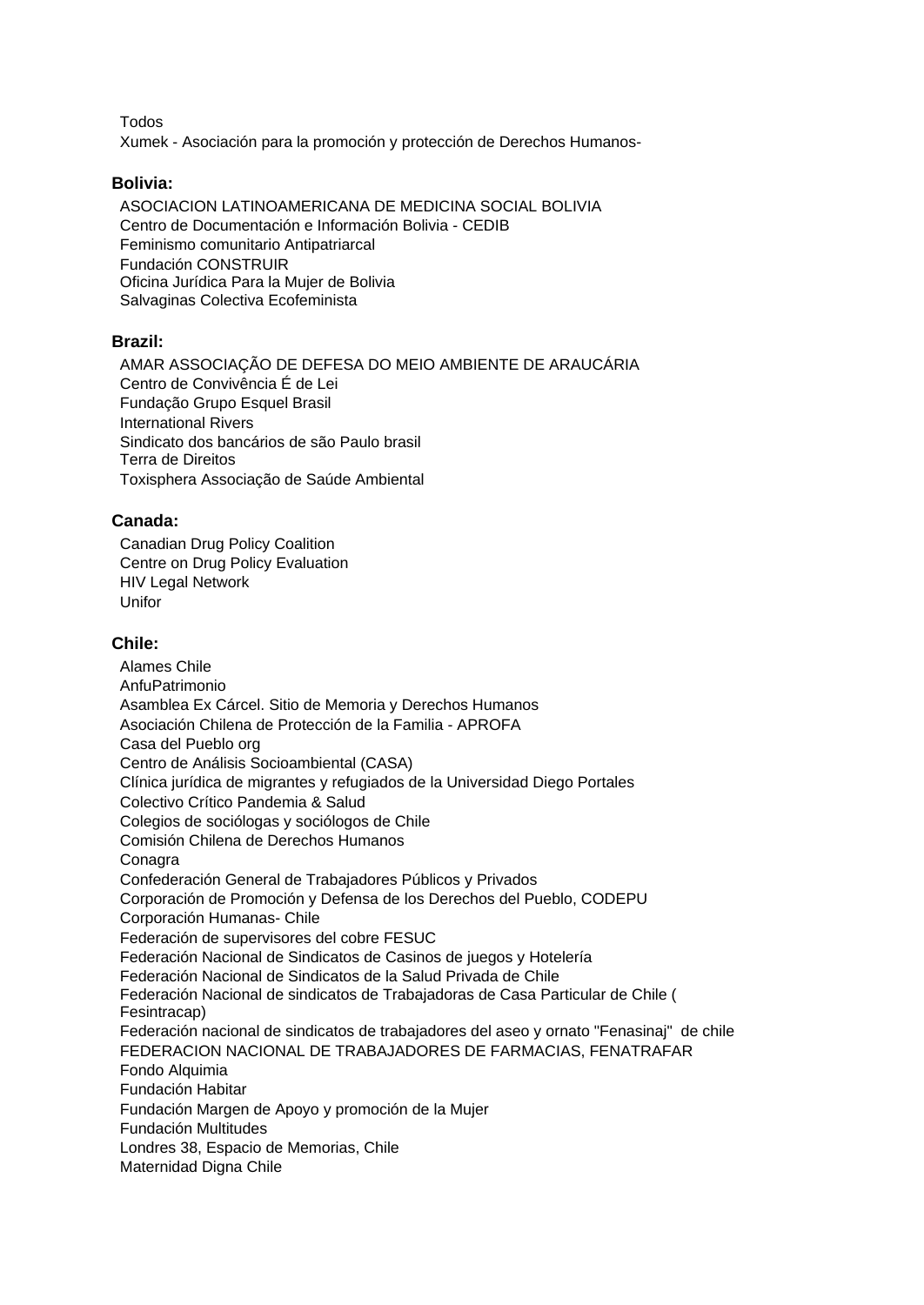#### MILES Chile

MODATIMA, Movimiento en defensa del agua, la tierra y la protección al medioambiente. Mujeres de Zona de Sacrificio en Resistencia Puchincavi-Quintero Mujeres Modatima Observatorio Ciudadano Observatorio de Equidad de Genero en Salud Observatorio de Violencia Institucional en Chile - OVIC Observatorio Plurinacional de Salares Andinos Red Chilena de Profesionales por el Derecho a Decidir. Red de Observadoras de Derechos Humanos de Valparaíso Sindicato de trabajadores clínica alemana Sindicato interempresa de trabajadores Holding Casinos Sun Dreams. SINDICATO NACIONAL DE LA EMPRESA DE CORREOS DE CHILE Sindicato Nacional Interempresa Prosegur Chile Sindicato Paramédicos Clínica Santa María Sindicato1eccsa

### **Colombia:**

Acción urgente Ade ADV Asociación de desplazados ANEBRE Anebre Anthoc instituto nacional de cancerologia Arcopref AsoCambium Asociación Colombiana de Empleados Bancarios ACEB Asociación Distrital de Educadores Asociación Folklórica Palos, Cuerdas y Kotizas - PCK Asociación Latinoamericana Medicina Social y Salud Colectiva- ALAMES Asociación Líederes Acción Asociación Minga ASOCIACION NACIONAL DE USUARIOS CAMPESINOS DE COLOMBIA ANUC Asociación para la vida digna y solidaria ASVIDAS Caminos de unidad Caribe Afirmativo Centro Internacional de investigación para La Paz y el Desarrollo de Colombia CINDE Climalab Clínica Jurídica para Migrantes, Universidad de los Andes Coalición Colombiana por el Derecho a la Educación Coalicion Colombiana por la Educación COE - UNI AMERICAS COE Uni Americas Colectivo de Abogados Jose Alvear Restrepo (CAJAR) Colectivo Sociojurídico Orlando Fals Borda (Colectivo OFB) Colombia Diversa Colombia Human Rights Committe Comisión Colombiana de Juristas (CCJ) Comisión Interclesial de Justicia y Paz Comité Ambiental en Defensa de la Vida Comité Cívico de Derechos Humanos del Meta (CCDHM) Comité de Solidaridad con Presos Políticos (CSPP) Comité Permanente por la Defensa de los Derechos Humanos CPDH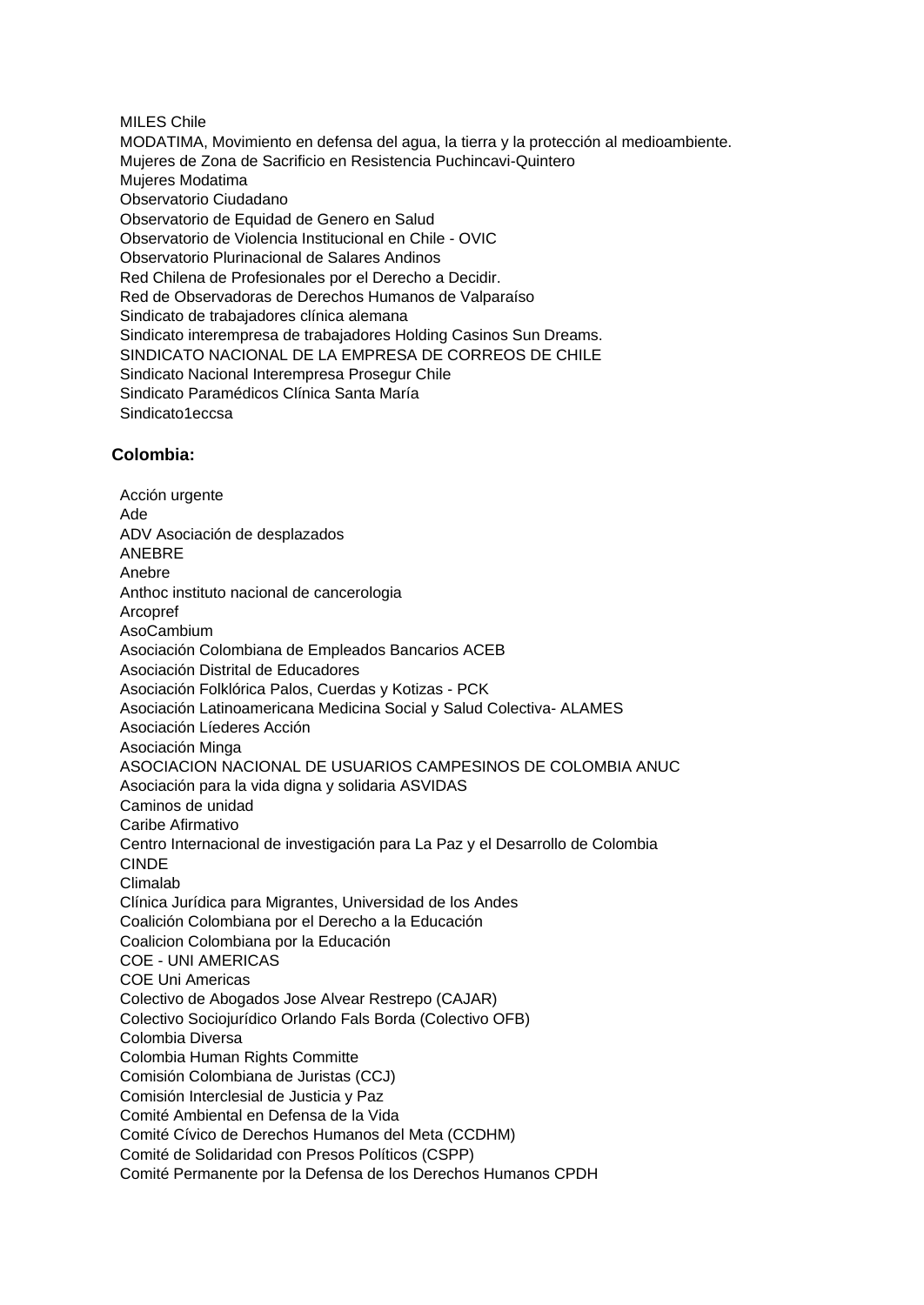Consultoría para los Derechos Humanos y el Desplazamiento (CODHES) Coordinación Colombia Europa, Estados Unidos Corpeis Corporación Grupo Guillermo Fergusson Corporación Humanas- Centro Regional de Derechos Humanos y Justicia de Género Corporación Instituto Internacional Raza Igualdad y Derechos Humanos - Raza e Igualdad Corporación Jurídica Libertad (CJL) Corporación Jurídica Yira Castro (CJYC) Corporación Opción Legal Corporación Prodeter Corporación Reiniciar Corporación Sisma Mujer Corporación Temeride Corporación Universitaria Americana Corporación Viso Mutop Corporoación de Apyo a Comunidades Populares (CODACOP) CRY-GEAM **Dejusticia** DH Colombia - Asociación Red de defensores y defensoras de derechos humanos Dignidad Médica Colombia Ecopacifico El círculo - Fundación para el desarrollo humano Elementa DDHH Enda-Colombia Escuela Jurídica Popular -ESPORA-FIAN Colombia Fondo Lunaria Fundación Afrodescendientes por las Diversidades Sociales y Sexuales - SOMOS IDENTIDAD Fundación Ayllu Familias Transmasculinas Fundación Caminos de Identidad Fucai Fundación Casa Miranda Fundación CEDESOCIAL Fundación el Veinte Fundación Esperanza Fundación Lazos de Dignidad Fundación Néctar Fundación Nidia Erika Bautista (FNEB) Fundación para la Libertad de Prensa (FLIP) Fundación Paz verde montes de María Fundación Reeducando y Creando. Fundación universitaria Colombo internacional UNICOLOMBO Fundaexpresion Grupo de Investigación Ciencia de la Información, Sociedad y Cultura. Grupo Interdisciplinario por los Derechos Humanos (GIDH) Guaneñas Feministas, Pasto Nariño Humanidad Vigente Corporación Jurídica Ilex Acción Jurídica INDEPAZ Juanita Eslava Juventud Rebelde Colombia La mesa por la vida y la salud de las mujeres Las Mujeres Contamos Lila mujer Maestría en Educación y Derechos Humanos. UNAULA Masterpeace Cali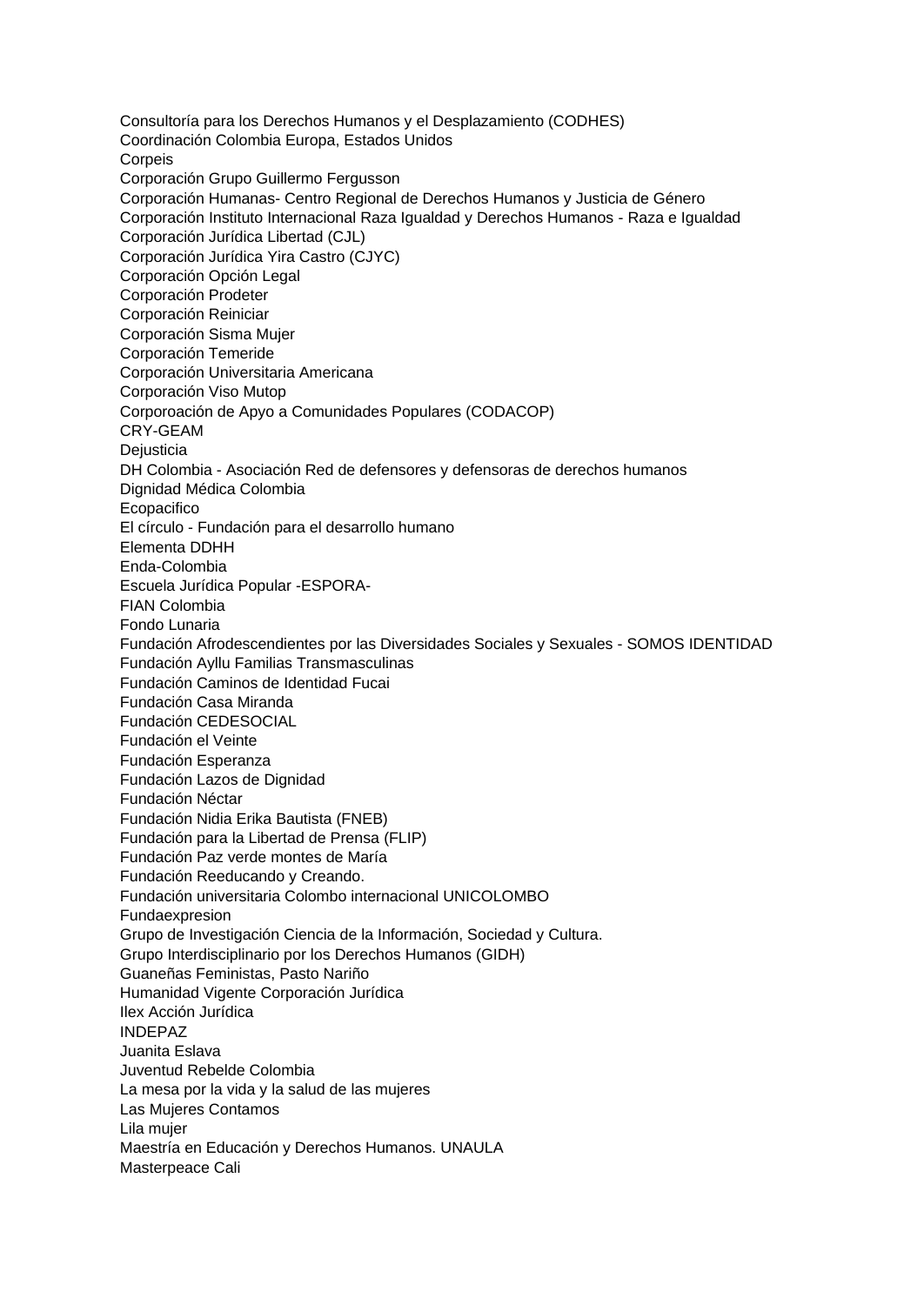Médicos unidos de Colombia Observatorio de DD.HH Orlando Fals Borda Pacto nacional por la salud y la vida Plataforma LGBTI por la paz Proadecuar Programa de Acción por la Igualdad y la Inclusión Social PAIIS - Universidad de los Andes Rebel-Ando la Montaña Red Comunitaria Trans Red de Colectivos de Estudio en Pensamientos en Latinoamérica Red de Educación de Personas Jóvenes y Adultas Red de Mujeres y Organizaciónes del Oriente de Santiago de Cali. **SCALA** Semillero de Litigio Ante Sistemas Internacionales de Protección de Derechos Humanos - SELIDH-Universidad de Antioquia Servicio Jesuita a Refugiados Servicio Jesuita a Refugiados Colombia Servicios postales Nacionales S. A Sinergias-Alianzas Estratégicas para la Salud u el Desarrollo Social **Sintrabrinks** Sintrabrinks Brinks Sintracomunicaciones SINTRAIMAGRA subdirectiva seccional Cumaral **Sintrapostal Sintrapulcar** Sintrapulcar Barbosa Sintrapulcar Tocancipá SINTRASEDOM

# **Costa Rica:**

Agua buena Movimiento social por una respuesta integral al VIH, Costa Rica.

# **Cuba:**

Centro Dr Martín Luther King Jr

### **Dominican Republic:**

Catolicas por el Derecho a Decidir Comisión Nacional de los Derechos Humanos (CNDH-RD) Confederación Nacional de Trabajadores Dominicanos CNTD Federación Nacional de Mujeres Trabajadoras -FENAMUTRA-Fenamutra UNION NACIONAL DE SERVICIOS DE ENFERMERIA DOMUNICANA (UNASED)

### **Ecuador:**

Acción Ecológica AfroComunicaciones Ec Alianza Contras las Prisiones Alianza de Organizaciones por los Derechos Humanos de Ecuador Alianza por la Niñez y Adolescencia BOLENA. Género y diversidades Centro de Documentación en Derechos Humanos "Segundo Montes Mozo S.J." (CSMM) Centro de Promoción y Defensa de Derechos Humanos y Género (CEPRODEG)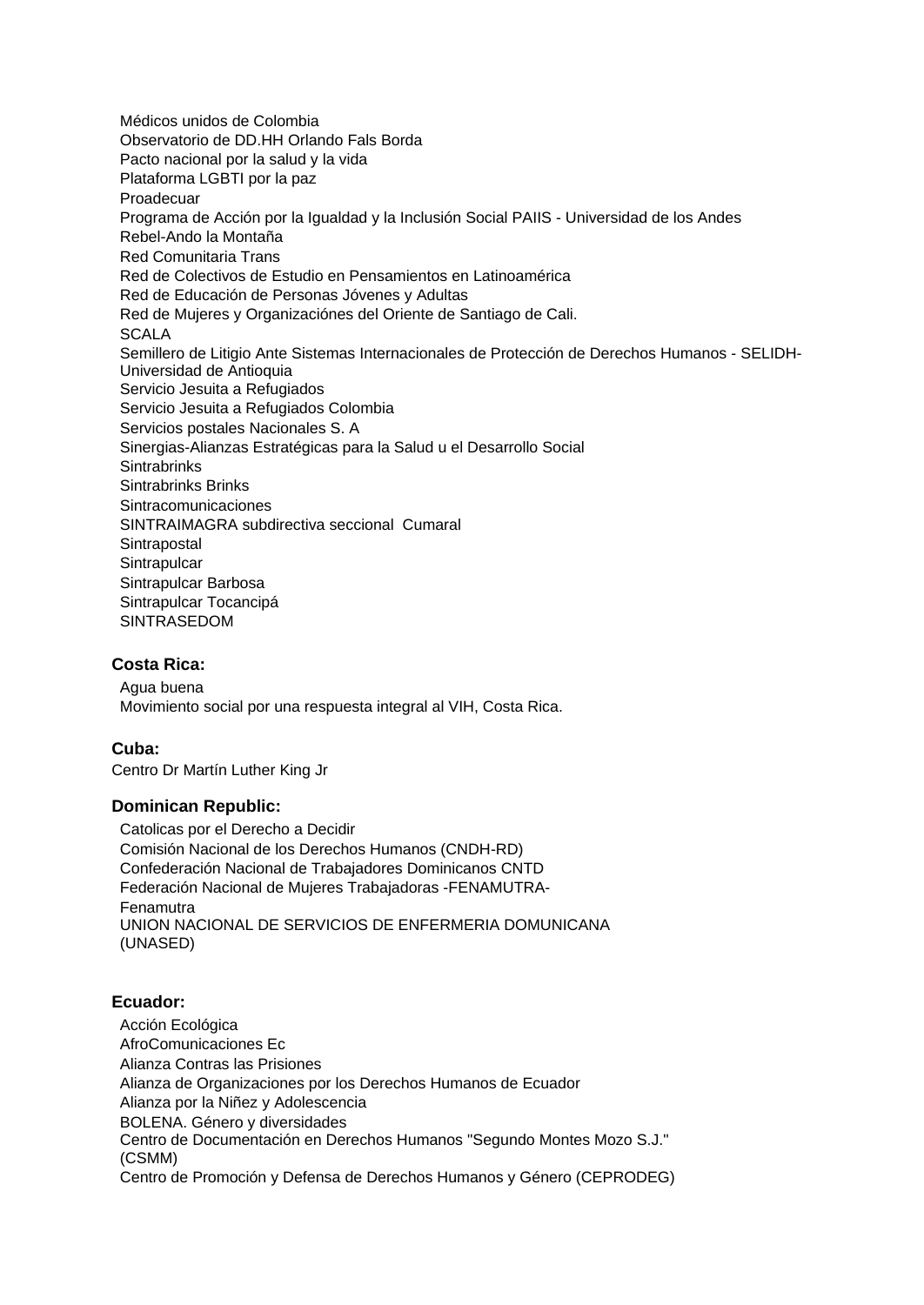Comisión Ecuménica de Derechos Humanos (CEDHU) Coordindora de Organizaciones Sociales del Guays Fundación Ciudadanía y Desarrollo Fundacion de Promoción Humana y Desarrollo Integral NUEVA VIDA Fundación Dignidad Fundación Ecuatoriana Equidad Fundación Mujer & Mujer Fundación Pakta Fundacion Regional de Asesoría en Derechos Humanos, INREDH Grupo Rescate Escolar MOVIMIENTO REVOLUCIONARIO DE LAS Y LOS TRABAJADORES Mujeres de Frente Observatorio Minero, Ambiental y Social del Norte del Ecuador Observatorio Social del Ecuador Plataforma por la Tierra y Territorios Sostenibles Red Feminista Ecosocialista SURKUNA Unidad Popular

# **El Salvador:**

Asociación de mujeres ts liquidambar Asociación Pro Búsqueda Católicas por el Derecho a Decidir El Salvador Comisión de Derechos Humanos de El Salvador Defensora de Niñez, Adolescencia y Juventud Escuelas Dignas para El Salvador Fundación Promotora de Cooperativas -FUNPROCOOP FUNDEMUSA Movimiento de mujeres Orquideas del mar Red Para la infancia y adolescencia de El Salvador (RIA) Red Visión Juvenil **SIGTRASEPES** 

### **Europe:**

Akzept e.V. Bundesverband für akzeptierende Drogenarbeit und humane Drogenpolitik Asociación Nanas de Vida Asociación Sulla Strada odv Centre for Research on Multinational Corporations SOMO Centro per la Solidarieta e la Cooperazione tra i Popolo Terra Nuova -ONLUS Colombia Solidarity Campaign Colombian Caravana Feministas Madrid X Nicaragua Foreningen Tryggere Ruspolitikk Instituto Paulo Freire LEAP UK Law Enforcement Action Partnership Metzineres Observatorio del sistema penal y derechos humanos de la Universidad de **Barcelona** Red Internacional de Derechos Humanos RDHH , Ginebra , Suiza Soldepaz Pachakuti The Law Society of England and Wales Universidad de Barcelona Water Justice and Gender Youth Organisations for Drug Action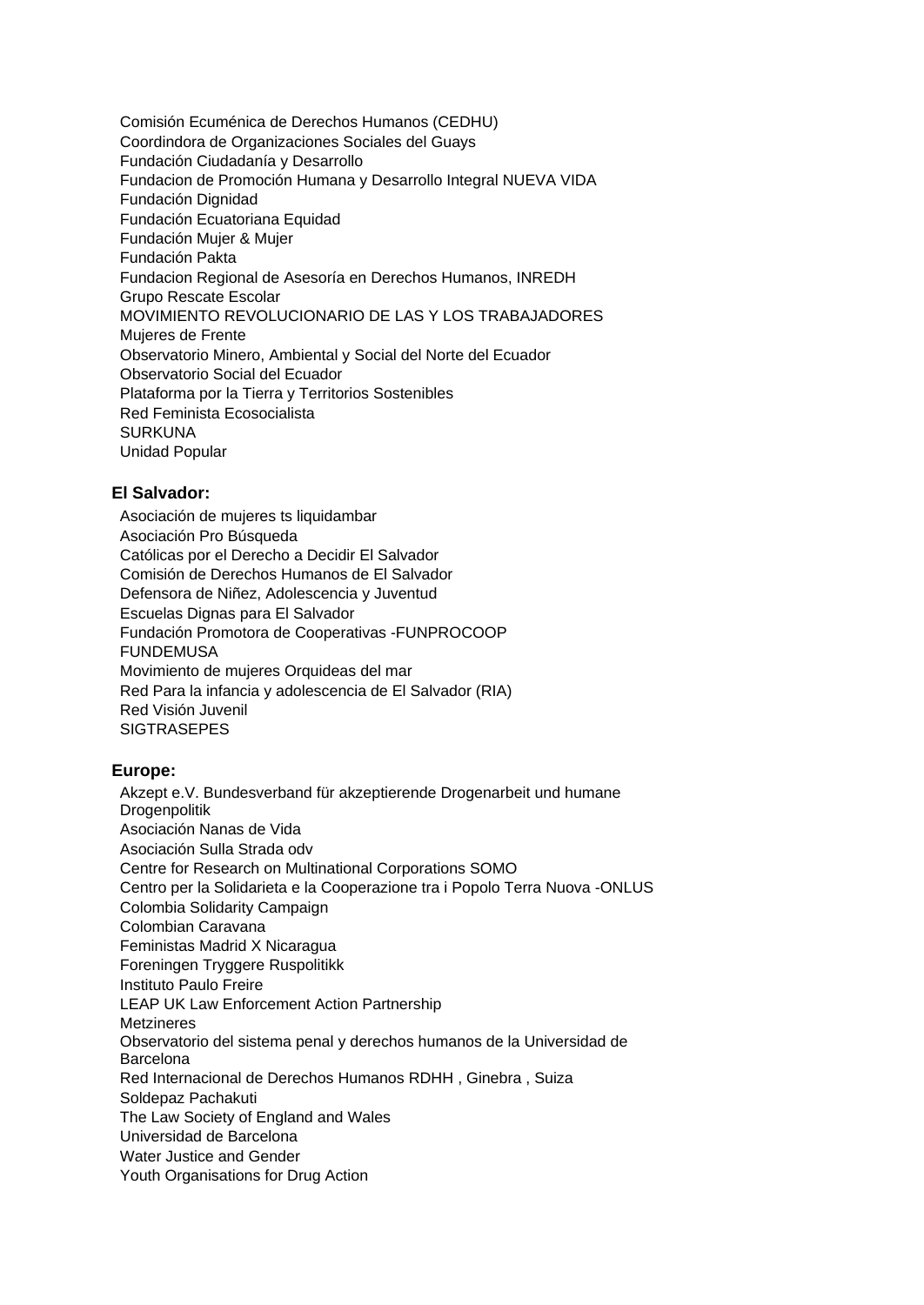### **Guatemala:**

ACCSS

Asociación Bufete Jurídico Popular Asociación para el Desarrollo Integral de las Víctimas de la Violencia en las Verapaces, Maya Achi. - ADIVIMA. Asociación Pop No'j Asociación Procrece Guatemala Asociación Reconstruyendo Vidas Comisión Ciudadana de Transparencia y Probidad de Quetzaltenango, Guatemala. Consejo del Pueblo Maya-CPO-Coordinación de ONG y Cooperativas CONGCOOP Coordinadora de Cominidades Acectadas por la Construcción de la Hidroelectrica Chixoy. COCAHICH. Fundación Economía para el Desarrollo Fundación Myrna Mack Fundación Prosperiti Guatecivica JUVILADOS de Guatemala Oficina de Derechos Humanos del Arzobispado de Guatemala Organización de Mujeres Tierra Viva SINDICATO DE TRABAJADORES DE LAS TELECOMUNICACIONES DE GUATEMALA. STTELGUA Unidad de Protección a Defensoras y Defensores de Derechos Humanos - Guatemala Unidad de Protección a Defensoras y Defensores de Derechos Humanos -Guatemala (UDEFEGUA) Universidad de San Carlos de Guatemala

# **Honduras:**

Archivo Vivo Internacional Archivo Vivo Internacional Paulo Freire ASOCIACION APUVIMEH Centro de Investigacion y Promocion de los Derechos Humanos (CIPRODEH) CEPROSAF Comité de Familiares de Detenidos-Desaparecidos en Honduras (COFADEH) Equipo de Reflexión, Investigación y Comunicación Equipo Jurídico por los Derechos Humanos Movimiento de Mujeres por la Paz Visitacion Padilla

### **Mexico:**

AFROntera - Colectiva antirracista Alianza Mexicana contra el Fracking Apostasía Cd. Juárez Armadillos México. Formadores de Paz Asamblea Social del Agua Solidaridad Asistencia Legal por los Derechos Humanos A.C. (ASILEGAL) Asociación de abogados ambientalistas de México Asociación Mexicana de Abogados del Pueblo Batallones Femeninos Camino con Alas AC. Campaña Más Reformas, Mejor Trabajo (MRMT) Centro de Derechos Humanos Fray Bartolomé de Las Casas, A. C. Centro de Derechos Humanos Miguel Agustín Pro Juárez Ciudadanos Organizados por Quintana Roo CODEM Colectiva Aquelarre Violeta Colectivo de Litigio Estrategico e Investigación en Derechos Humanos A.C Colectivo Wiltlan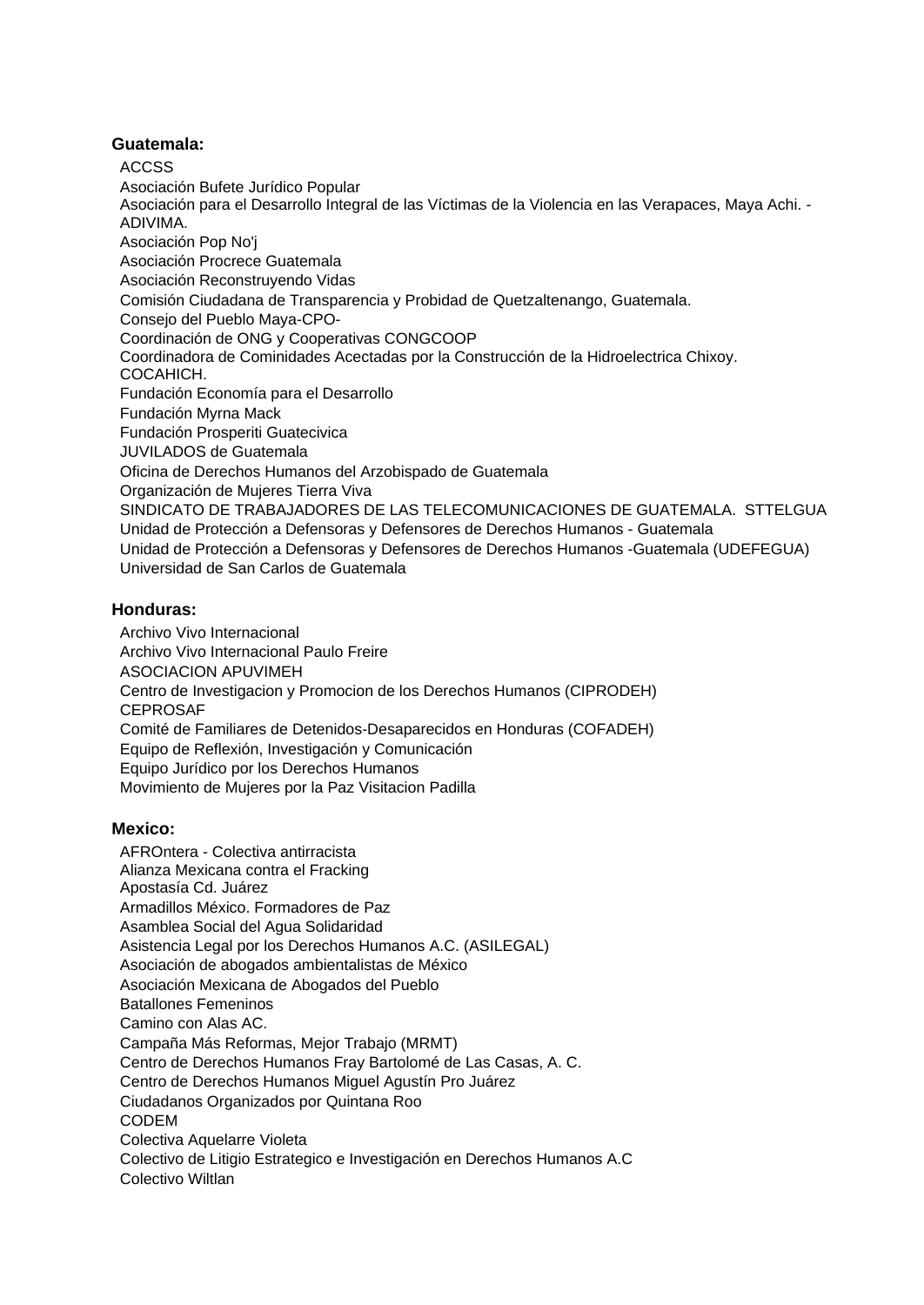Colectivo Xa'aybej por la defensa del territorio Comisión Mexicana de Defensa y Promoción de los Derechos Humanos Comité de Defensa de los de la Mujer (CODEM) Comité editorial Revista Memoria, CEMOS Consorcio para el Diálogo Parlamentario MX Consorcio para el Diálogo Parlamentario y la Equidad Oaxaca A.C. El Día Después Elige Red de Jóvenes por los Derechos Sexuales y Reproductivos A.C. En primera persona, A.C. Engenera, A.C Equidad de Género, Ciudadanía, Trabajo y Familia EQUIS Justicia para las Mujeres, A.C. Espacio OSC para Personas Defensoras de Derechos Humanos y Periodistas (Espacio OSC). Frente Lésbico Radical Fronterizo Fundación Arcoiris por el respeto a la diversidad sexual Fundación Mexicana para la Planeación Familiar, A. C. Fundación Mexicana para la Planeación Familiar, A. C. Fundación Paso a Paso Red de Mujeres Indígenas con Discapacidad Fundación Semillas de Vida Grupo de Mujeres de San Cristóbal Las Casas, AC Hijas de su maquilera madre Humanus DH IDHEAS Litigio Estratégico en Derechos Humanos Instituto RIA, AC Justicia Pro Persona, A.C. Justicia Transicional MX LAHAS Lekil Kuxlejal, A. C. Luna del Sur A.C. Magdala Instituto de Asistencia Integral AC. Me Muevo por Colombia MESA DE COORDINACION TRANSFRONTERIZA MIGRACIONES Y GENERO -MTMG-México Unido Contra la Delincuencia (MUCD) México Unido Contra la Delincuencia A.C. Migrante33 Movimiento Mexicano de Ciudadanía Positiva Movimiento por la libre determinación de los pueblos indígenas de México Mujer y Medio Ambiente, A.C. Mujeres En Rebelión Observatorio de la Gobernanza para la Cooperación y el Desarrollo A.C. Otros Mundos AC/Chiapas Pastoral de Migración de la Iglesia Luterana Mexicana Proyecto de Derechos Económicos, Sociales y Culturales (ProDESC, A.C) Raíces Análisis de Género para el Desarrollo Red Nacional de Organismos Civiles de Derechos Humanos "Todos los Derechos para Todas y Todos" (Red TDT) (Conformada por 85 organizaciones en 23 estados de la República mexicana) Red Nacional de Peritos y Expertos independientes contra la Tortura REDIM Red por los derechos de la infancia en México Servicios y Asesoría para la Paz A.C. (Serapaz) Sindicato nacional de trabajadores del issste SINTOLED Solidaridad Internacional Kanda A.C. Spatium Libertas AC Taula per Mèxic UCIZONI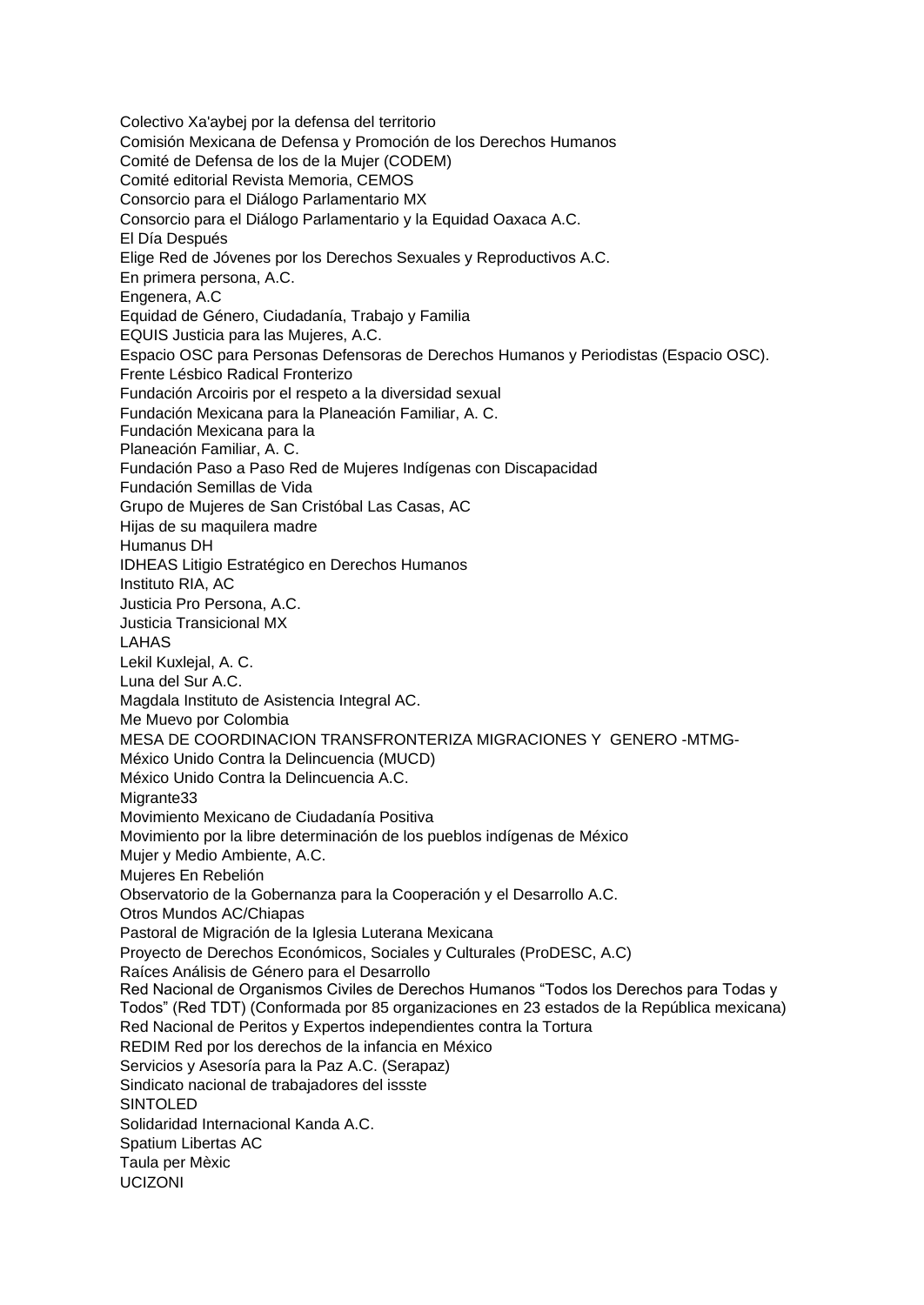UMANAS Un salto de vida, Jalisco Unión popular Revolucionaria Emiliano zapata UPREZ. Universidad Autónoma de Tlaxcala Vulvísima

### **Nicaragua:**

Centro Nicaragüense de Derechos Humanos (Cenidh) Católicas por el derecho a decidir Nicaragua FETRADOMOV Coordinadora Civil POPOLNA **FUTATSCON** Unión de Presas y Presos Políticos Nicaragüenses Articulación de Movimientos Sociales y Sociedad Civil (AMS)

### **Panama:**

Centro de Capacitacion Social Centro de Incidencia Ambiental de Panamá - CIAM Iglesia Metodista MI CM+

### **Paraguay:**

Católicas por el Derecho a Decidir Paraguay-CDD Py-Centro de Estudios Heñói Coordinadora de Derechos Humanos del Paraguay (CODEHUPY) Coordinadora por los Derechos de la Infancia y la Adolescencia - CDIA Paraguay Movimiento Latinoamericano y del Caribe de Mujeres Positivas(MLCM+) Siemcoit Siemcoit Paraguay Sindicato de G4S Paraguay

# **Peru:**

Asociación de educadores y educadoras Comunitarios de Cusco Asociación Nacional de Periodistas del Perú Asociación Nacional de Periodistas del Perú Asociación Pro Derechos Humanos (Aprodeh) Asociación Servicios Educativos Rurales Asociación Tarpurisunchis Catolicas por el Derecho a Decidir Perú Centro de Derechos y Desarrollo (CEDAL) Centro de Investigación Drogas y Derechos Humanos Centro de Promoción y Defensa de los Derechos Sexuales y Reproductivos - PROMSEX Centro de Promoción y Defensa de los Derechos Sexuales y Reproductivos - Promsex Comisión de Derechos Humanos (COMISEDH) Comisión de Justicia Social de Chimbote Comisión Episcopal de Acción Social - CEAS CooperAcción CooperAcción Coordinadora Nacional de Derechos Humanos (CNDDHH) Demus Estudio para la Defensa de los Derechos de la Mujer Derecho Ambiente y Recursos Naturales DAR Derecho Ambiente y Recursos Naturales DAR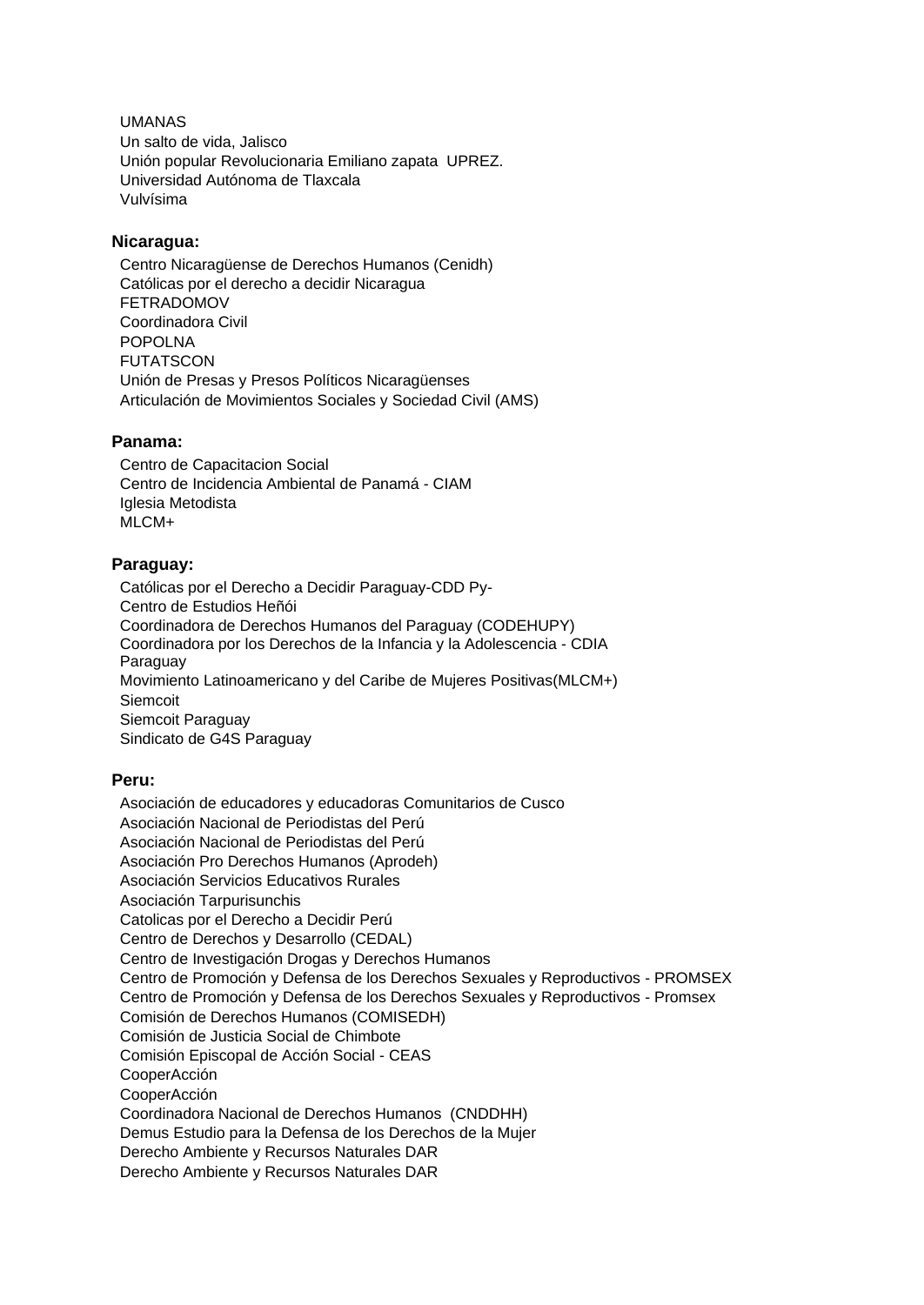Derecho, Ambiente y Recursos Naturales (DAR) FED CUT ESSALUD Federación CUT FEDERACIÓN DE ENFERMERAS DEL MINISTERIO DE SALUD DEL PERU FEDERACION GRAFICA DEL PERU Féminas Perú Fundación Ecuménica Para el Desarrollo y la Paz (FEDEPAZ) Iglesia Evangélica Peruana - Templo Las Casuarinas Movimiento Manuela Ramos Paz y Esperanza Sindicato de Trabajadores de la Cía. De Seguridad Prosegur SINDICATO DE TRABAJADORES DE LA MUNICIPALIDAD METROPOLITANA DE LIMA - SITOMUN LIMA Sindicato de trabajadores de Peruplas Sindicato Nacional de Enfermeras de la Marina de Guerra del Perú Sindicato Nacional de Trabajadores de G4S Perú (SINTRAG4SPERU) Sindicato Único de Trabajadores H&M Perú Sindicato Unitario Nacional de Nutricionistas de EsSalud- SUNESS Sindicato Unitario Nacional de Trabajadores de La Empresa Hermes Transportes Blindados - Suntra Hermes **SINESSS SITOBUR** SUTRASAF

### **Puerto Rico:**

Ayuda Legal Puerto Rico Intercambios Puerto Rico Taller Salud

### **Trinidad and Tobago:**

Communication Workers' Union

### **United States of America:**

Alianza por la Justicia Global / Alliance for Global Justice Center for Gender & Refugee Studies Help Not Handcuffs, Inc. Hesperian Health Guides International Brotherhood of Teamsters International Rivers Latin America Working Group (LAWG) Retail, Wholesale and Department Store Union (RWDSU) Service Employees International Union (SEIU) UFCW University Network for Human Rights Writers Guild of America, East, AFL-CIO Yale Law School Latinx Law Students Association

### **Uruguay:**

Asociación de Bancarios del Uruguay Federación Uruguaya de la Salud-PIT-CNT Mujer Y Salud - MYSU

#### **Venezuela:**